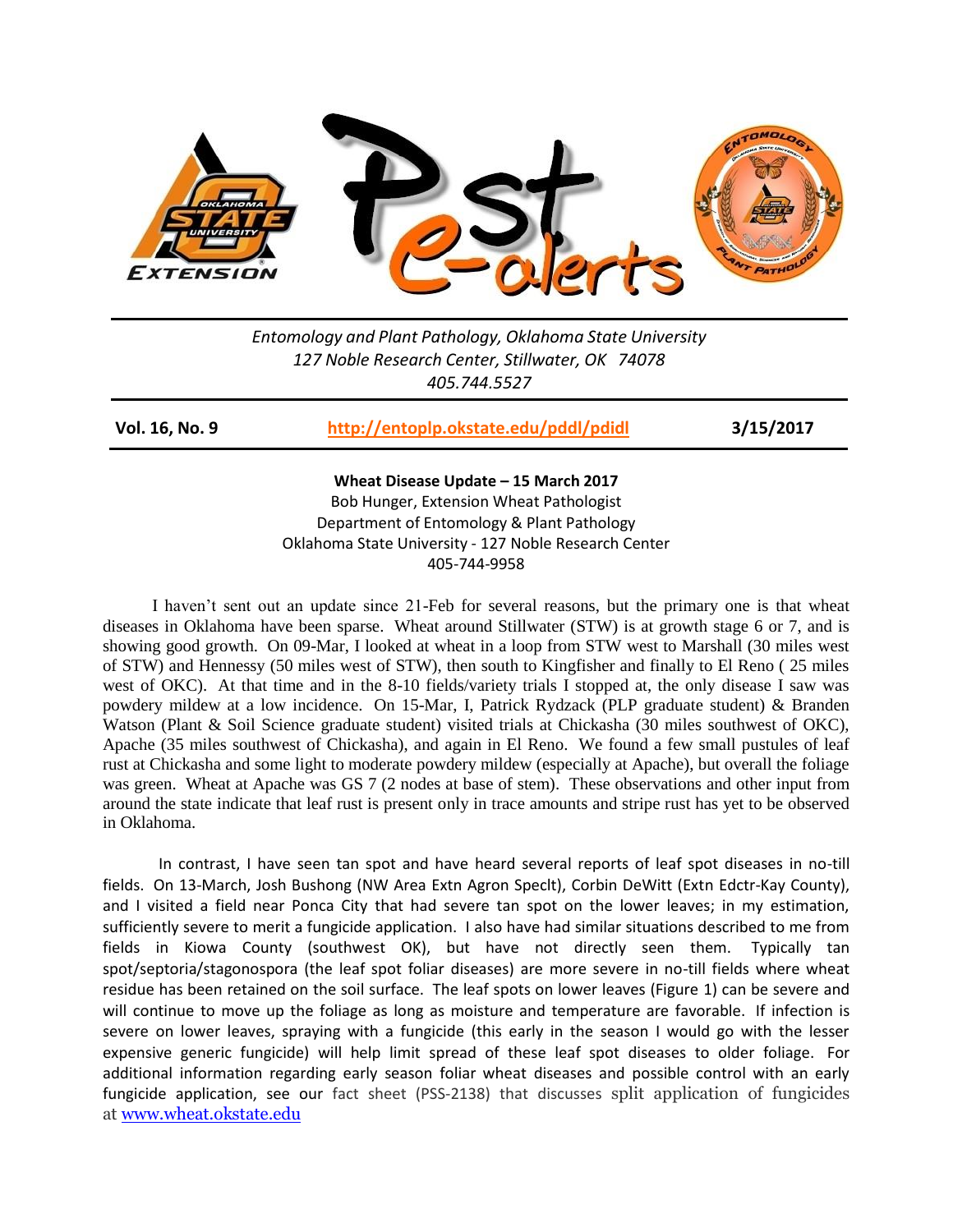Figure 1. (A) Severe tan spot on lower wheat leaves. Note wheat residue on soil surface in the background. (B) A close up of wheat residue with 'pseudothecia' (spore containing structures) of the fungus that causes tan spot. Spores are released from these structures that infect the lower wheat leaves.



**Reports/excerpts of reports from other states:** I received a report of leaf rust in south Texas from Dr. Gary Odvody (Texas A&M AgriLife Research & Extension Center, Corpus Christi, TX). However, this report indicated only that leaf rust was observed and mostly focused on severe oat crown rust, which won't infect wheat.